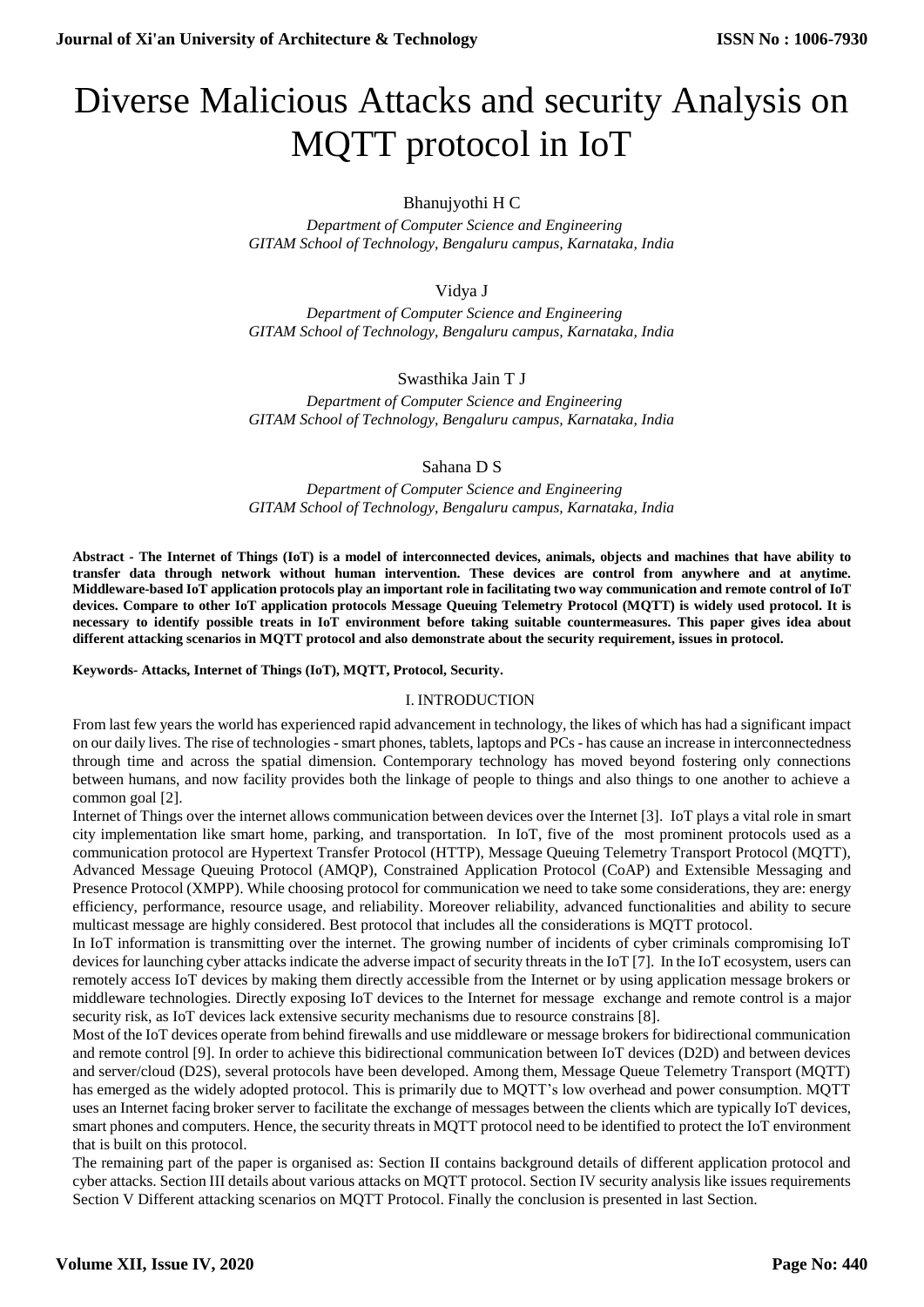## II. BACKGROUND

## *2.1 APPLICATION LAYER PROTOCOLS IN IOT*

The advancement in mobile devices and communication systems provided a rapid momentum for IoT based solutions. With the rapid increase in overall utilization of IoT enabled systems, there is a rapid growth in the amount of data captured [10]. Moreover, to create more valuable services, data produced needs to be managed according to its requirements. Thus, integration of WSN or IoT with cloud computing is becoming very essential. Figure 1 depicts the generic model of communication and data exchange between IoT and external storage sources like Cloud and HPC cluster. The figure indicates several of application layer protocols used in the communications. Keeping the characteristics of IoT devices such as the large area deployment, minimal power consumption, and weak computational capabilities, there is a great need for efficient application layer protocols. They must be well-tuned for seamless data transfer from IoT devices to the external sources. These protocols are expected to have some properties. 1) It is necessary to fit the protocol object code into the little memory of IoT devices. 2) The p rotocols must not consume too much power to process data and send it to the external source. 3) The protocols must be suitable for interoperable environments. To that extent, they need to follow the standards. 4) The protocols must be open source to get widespread acceptance and usability.



Figure 1.IoT Devices and cloud Communication Model

To provide information exchange services to a wide group of IoT devices efficiently, application protocols must deliver services in a publisher/subscriber model which is simple to operate. The client who wants data must register service request through a broker and is popularly known as a subscriber. In the same way, some clients constantly produce data; they must register as a publisher with the broker. The publisher/subscriber models work on the paradigm that publisher constantly produces the data/service and subscriber constantly consumes the data/service. The overall architecture is straightforward and easy to implement. Some of the well-known data exchange protocols are: Message Queuing Telemetry Transport [11], Constrained Application Protocol [12], Extensible Messaging and Presence Protocol [13], Data Distribution Service, Advanced Message Queuing Protocol [15]. Out of these protocols, MQTT, AMQP, and COAP are widely used. These protocols are discussed in detail in the following subsections [27].

#### *A. Advanced Message Queuing Protocol*

This protocol is highly useful for the exchange of bulk messages. Using this protocol, massive amounts of data can be sent securely to the data store without considering the performance of the whole system [10]. It is an open standard for Message Oriented Middleware (MOM) communication. AMQP middleware supports different applications to send and receive messages irrespective of platform and different programming languages used. In AMQP, the messages are self-contained, and data contained in a message is not transparent and unchangeable. AMQP provides various ways to transfer messages such as Publish-and subscribe , store-and-forward and point-to-point.

An AMQP messaging system consists of four main components: 1) Publisher: An application that generates messages and sends it to the AMQP broker. 2) Consumer/Subscriber: An application that receives the messages from one or more publishers through a broker. 3) Broker/Server: A server or a daemon program that contains one or more Message Queues, Virtual Hosts, Exchanges, and Bindings. 4) Virtual Host: A daemon application program, having services such as Hosts, Exchanges, Message Queues, and Bindings. Each of these components run on autonomous hosts or machines.

## *B. Constrained Application Protocol*

This protocol is specially designed for machine-to-machine applications[10]. The CoAP Protocol provides a request/response interaction model. It supports the built-in discovery of services and resources, provides a feature like asynchronous message exchanging, and includes key concepts of the Web such as URIs. This protocol uses the Datagram Transport Layer Security as the security protocol for authentication and Integrity. The CoAP protocol consists of some main components, they are: Endpoint: It can either be source or destination of a CoAP message. It is identified by IP address and a UDP port number. Sender: The source's endpoint that generates messages. Recipient: The destination's endpoint that consumes messages. Client: A client is similar to a sender or recipient, but it can place a request instead of the message. Server: a server is a receiver at the destination endpoint of a request; It provides response to request. Origin Server: The resource are resides on origin server.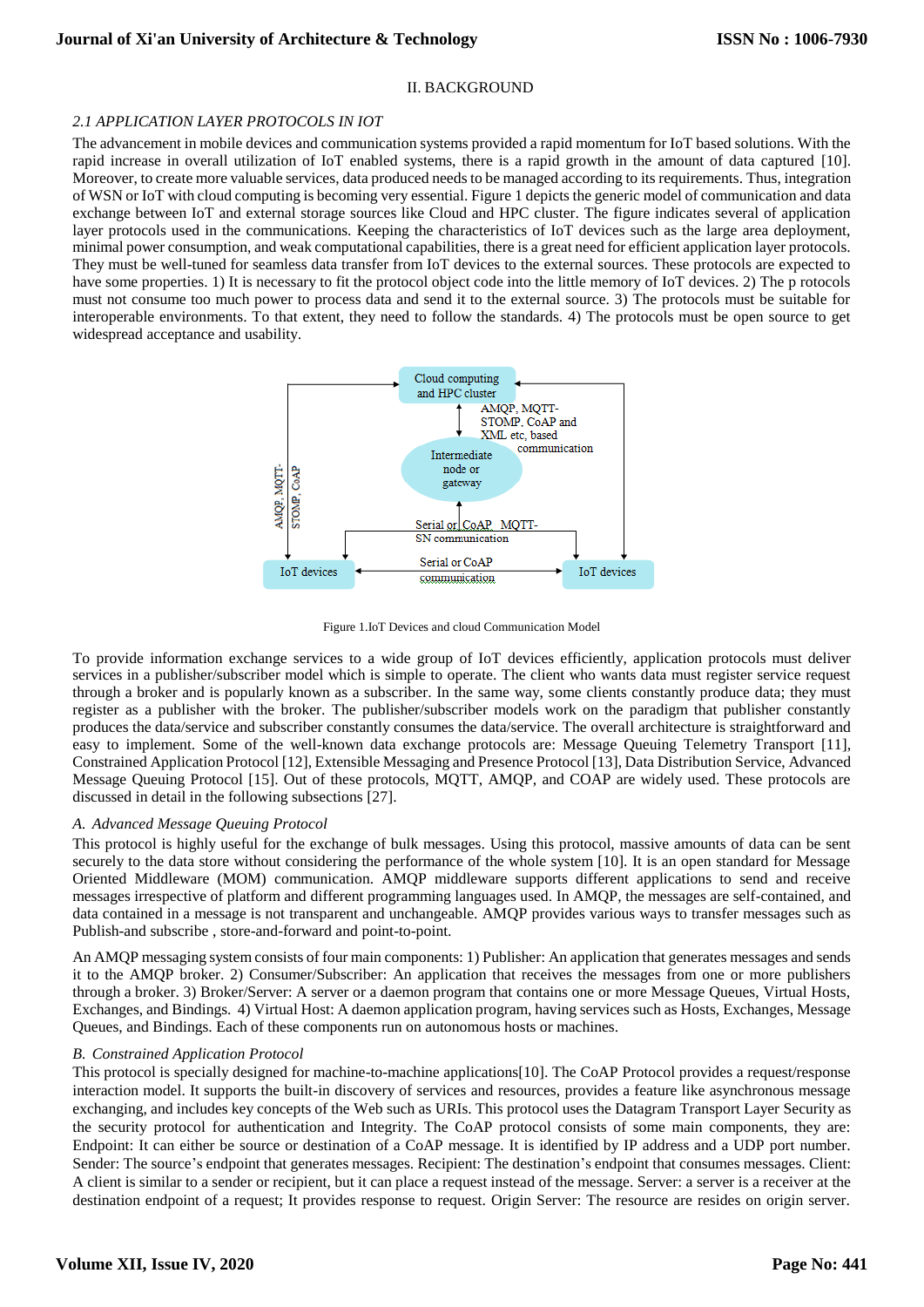Intermediary: An endpoint that acts as both server and a client towards an origin server. A common form of an intermediary is a proxy. Proxy: It helps in packet forwarding, provides namespace support, and also does protocol translation.

## *C.Extensible Messaging and Presence Protocol*

The XMPP is an open standard protocol. The purpose of this protocol is to transmit numerous minor codes of XML data over a decentralized network in real time. [16] XMPP was first introduced in late 1990s by Jabber. It was used for instant messaging. It can also be used for wide range of applications besides instant messaging, including multi-party chat, voice & video calls, collaboration, and general routing of XML data. XMPP-IoT version allows sending and receiving of messages between machines.

## *D.Data Distribution Service*

DDS protocol is a middleware protocol for data-centric connectivity from the Object Management Group. DDS is used to integrates the components of a systems together and also this protocol providing low-latency data connectivity, scalable and extreme reliable architecture that business and mission-critical IoT application needs[16]. DDS protocol used for different applications that require real-time data exchange. DDS needed for different applications like defense and aerospace, air-traffic control, autonomous vehicles, medical devices, power generation, robotics, simulation and testing, smart grid management, transportation systems, and other applications that required for the real-time data exchange.

## *E. Message Queuing Telemetry Transport (MQTT)*

MQTT uses the client/server model. [27] Every device that is connected to a server, using TCP known as (broker) message in MQTT is a discrete chunk of data and it is ambiguous for the broker[17]. Therefore, MQTT is a message oriented protocol. The address that the message published to it is called topic. The Device may subscribe to more than one topics, and it receives all messages that are published to these topics. The broker is a central device between the spoke model and the mentioned hub. The main MQTT broker responsibilities are processing the communication between MQTT clients and distributing the messages between them based on their interested topics. The broker can deal with thousands of connected devices at the same time. Upon receiving the message, the broker must search and find all the devices that own a subscription to this topic. MQTT client may be any of IoT object that sends or receive data, not just devices. Any device can be a client (e,g, its role in the system whether it is a subscriber or a publisher. MQTT Broker is a central device between the spoke model and the mentioned hub. The main MQTT broker responsibilities are processing the communication between MQTT clients and distributing the messages between them based on their interested topics. The broker can deal with thousands of connected devices at the same time. Upon receiving the message, the broker must search and find all the devices that own a subscription to this topic.

MQTT architecture that contains three components. Those are a publisher, a broker, and a subscriber. The device that is interested in a specific topics registers on it as a subscriber to be informed when the publishers publishing his topics by the broker. The publisher transfers the information to the subscribers via the broker. It is working as a generator of interested data, then, the authorization of the subscribers and the publishers are checked by the broker to realize the associated security issues. Figure 2 presents the component of the MQTT architecture.



Figure 2.The Architecture of MQTT Protocol

When compared to other protocols like HTTP and other IoT messaging protocol, the Message Queuing Telemetry Transport protocol has a considerably smaller footprint, making this protocol much more suitable for resource-constrained environments. It has many advantages, every MQTT-based broker has different or comparable abilities for entity encryption or authentication [9]. The MQTT protocol was designed specifically for asynchronous communication, where subscriptions to entities or publishing from entities take place in a parallel order. The protocol is also able to provide reliable transfers by choosing different reliability mechanism, also called Quality of Service. MQTT uses the publish-subscribe communication model, where the client themselves do not require updates, thus in turn causing reduction of used resources, which makes this model optimal for use in a low-bandwidth environment.

#### *2.2 COMMON CYBER ATTACKS*

#### *A. Denial-of-service attack*

A DoS attack is a type of cyber attack in which a malicious actor makes a computer or other device unavailable to its intended users by interrupting the device's normal functioning. [21]This attacks are carried out by overwhelming or flooding a targeted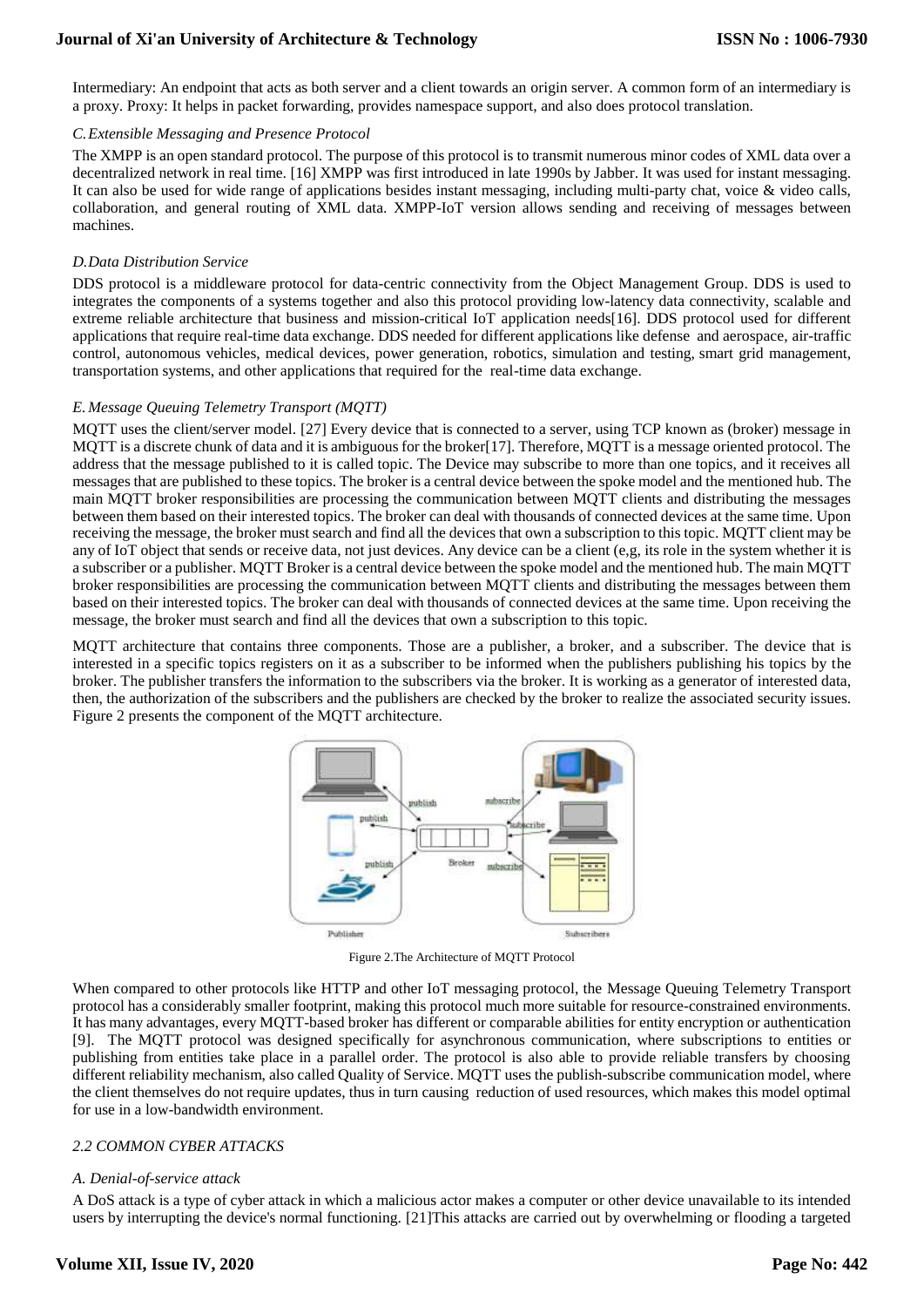machine with requests until normal traffic is unable to be processed. A DoS attack is performed by using a single computer to launch the attack. The main focus of a DoS attack is to overwhelm the capacity of a targeted machine, resulting in denial-of-service to additional requests. The multiple attack vectors of DoS attacks can be grouped by their similarities. Figure 3 Presents DoS attack.



## *B. Distributed Denial-of-service attack*

A DDoS attack is a malicious attack which attempt to distort normal visitor of a targeted server, carrier or network through its surrounding infrastructure with a flood of Internet site visitors [22].This attacks are carried by utilizing multiple compromised computer systems as sources of attack traffic. Exploited machines can confine computer system and different networked resources such as IoT devices. Figure 4 presents Distributed Denial of Service attack.



Figure 4. Distributed Denial of Service attack

## *C. Man-in-the-middle attack (MitM)*

Figure 5 Shows a MitM attack, that is carried out by the hackers to interfere between communications of two parties to get all information communicated between them. [23] The hacker can stop data transfer between sender and receiver or can redirect the same messages to another user. The MitM attack intrudes the user's communication, hiding their presence, and making it appear normal as if there is no third party involved in the communication. The main aim of hacker is to steal user login information, credit card details and financial details and so on. [24] It is important to take safety measures to prevent MitM attacks before they occur rather than trying to detect them while they are actively occurring. There are some attacking techniques to prevent MITM attacks from compromising your communications. They are Sniffing, Packet Injection, Session Hijacking and SSL Stripping.



Figure 5.Man in the middle Attack

## *D. Phishing*

Phishing is a type of social engineering attack which is used to get user data that include login credential and credit card numbers. This attack happens when attacker is pretending as a trusted entity and makes a victim into opening an email, textual message or instant message. The receiver is tricked to click a malicious link which result in the installation of malware, ransomware assault which makes system unusable or disclose of sensitive information. In Figure 6 Phishing attempts most customarily begin with an email attempting to achieve sensitive information through a few user interactions, which includes clicking on a malicious link or downloading an inflamed attachment. Phishing scams not only use the link, it can also employ text messages, phone calls and social media tools to make victims to provide sensitive information [19].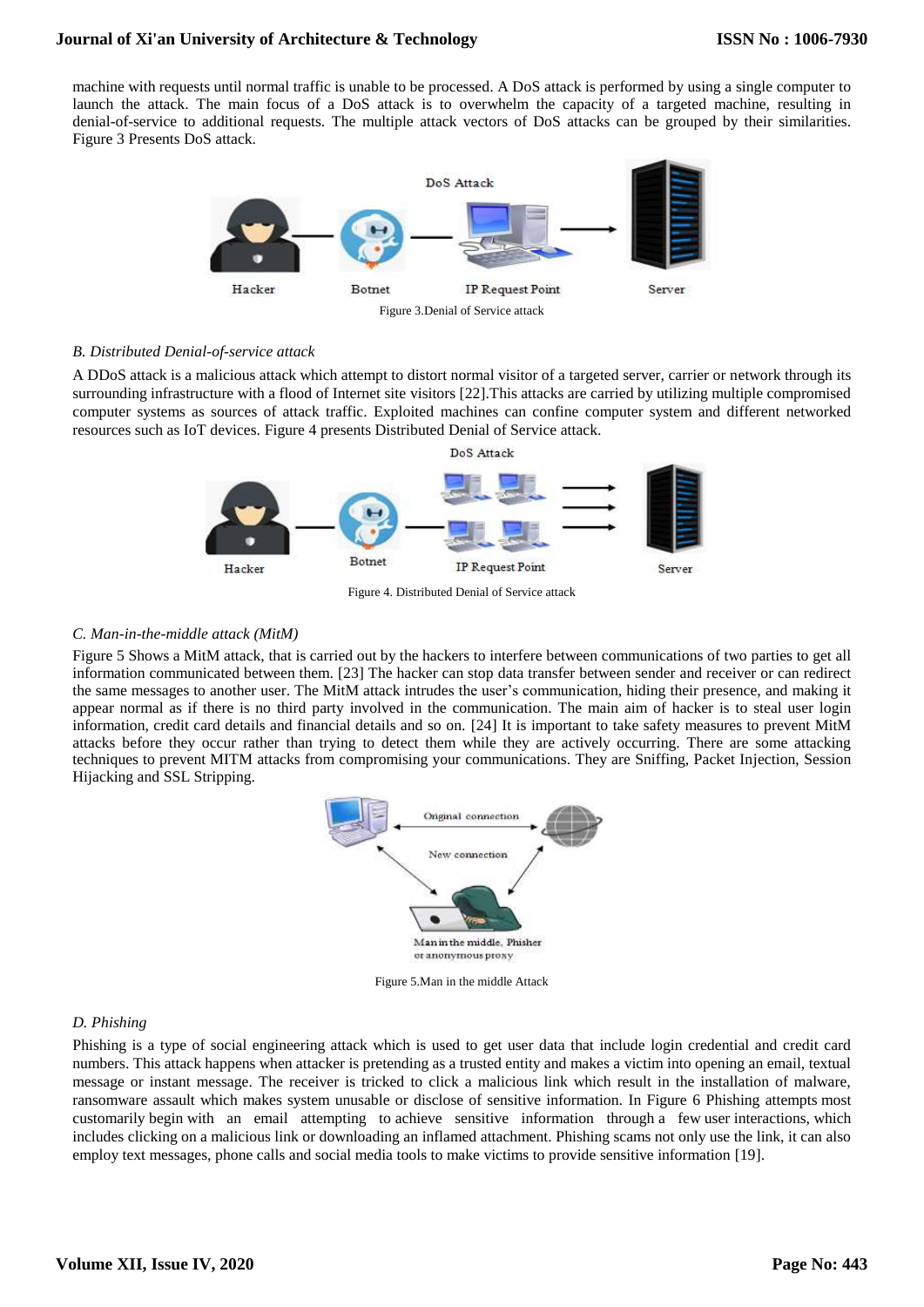

Figure 6.Phishing Attack

## *E.Intrusion*

A network intrusion is an unauthorized activity on a computer network. Intrusion can be detected based on the understanding of how attacks work. In maximum of the cases, this type of unwanted activities absorbs resources of network considered for other uses, and nearly continually threatens the safety of the network and/or its data. Figure 7 shows Network intrusion detection system will help to block the intruders [4].



Figure 7.Intrusion Attack

## III. ATTACKS ON MQTT PROTOCOL

Because of its simplicity and scalability, MQTT is generally used application layer protocol to transfer data among many IoT devices, Compared to all other protocols [5]. MQTT was designed for light-weight communications between constrained resource devices such as mobile phones and servers. Figure 8 shows general MQTT Protocol Publish-Subscribe model [6]. In this pattern, publisher, subscriber, and broker are the basic elements for establishing communication among many devices in IoT [21]. This protocol follows TCP-based connection establishment process. At first, publisher device sends request message i.e., CONNECT, to connect with the broker. After the request is received by the broker, the broker will send the acknowledgment, CONNACK, to the publisher device. After receiving acknowledgment from the broker, the publisher device sends or publishes the message on a specific topic to the broker, and finally the receiving devices subscribe the messages from the broker.



Figure 8. MQTT Protocol Publish-Subscribe model

There are several attacks against the MQTT protocol in the test environment. The malicious devices get an access to the network and it prevents the services proffered by the broker during publishing and subscribing the messages. By analyzing publish-subscribe messages we can identify the attacks against the MQTT broker. Here these attacks are at the network level along with all generated traffic. The attacks carried out were as follows:

#### *A. Denial-of-service attack*

The DoS attack scenario shown in Figure 9.The MQTT broker has to be analyzed by receiving the network traffic. An attacker can initiate a DoS attack in the broker by frequently sending multiple connection requests hence making the broker busy as in flooding attack. If multiple connection requests reach at the same time, then the buffer will be drained and the broker will not be able to handle all new incoming requests. Also the broker is not able to differentiate between normal and hoax CONNECT message packets [5]. When the broker receives flood request messages, it starts to acknowledge with CONNACK message.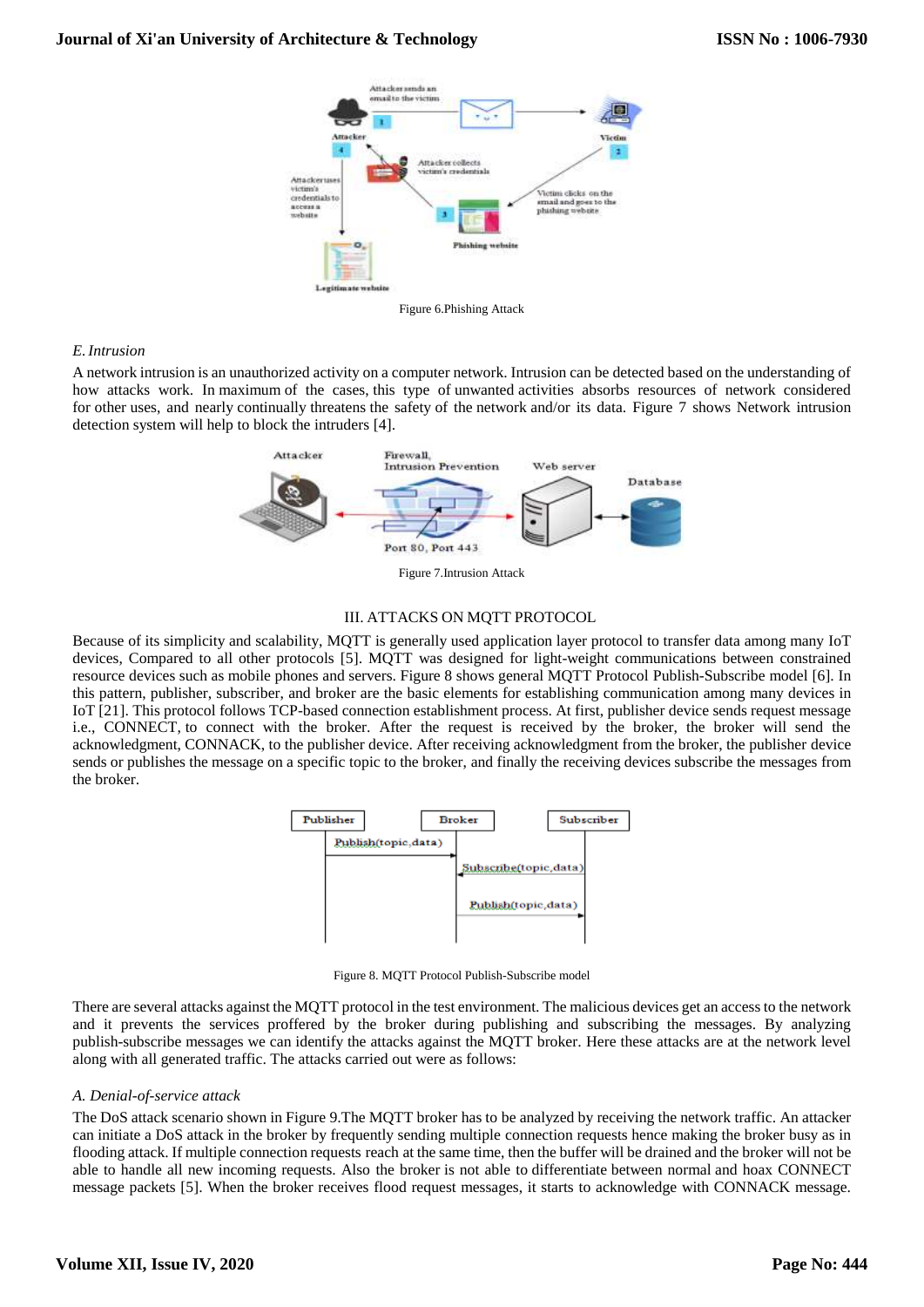During DoS attack, there is a rapid rate of increase in the number of CONNECT and CONNACK packets. Which is leads to halt the broker service and prohibits the functioning of the intended IoT network.



Figure 9.DoS attack scenario in MQTT

## *B. Man-in-the-middle attack.*

MitM interrupt the messages communicate between two points to modify the content, this is done between a broker and the sensor by modifying the sensor data. Attack accomplishing tools are distribution Kali Linux and the tool Ettercap [30].



Figure 10 Man-in-the-middle attack in MQTT

Figure 10 shows MitM attack in MQTT protocol. MQTT was designed for light-weight communications between constrained resource devices such as mobile phones and servers. Although security was not designed into the protocol, it provides some security safeguards [28].This protocol enables a two-way hand shake by allowing client authentication. If SSL/TLS is available on the constrained resource devices then this mechanism allows for encryption of data in the message. When SSL/TLS is not available, the user name and password that authenticate the client are in the clear instances. This two-way handshake is vulnerable to man-in-the-middle attacks. Both mutual authentication and encryption are needed to avoid MitM attacks.

## *C. Intrusion*

A network intrusion is an unauthorized activity on a computer network. Intrusion is detected based on the defenders having a clear understanding of how attack can works [14]. In some cases, such an unused activity uses network resources for other uses, and nearly always threatens the safety of the network or its data or both. Properly designing and deploying a network IDS (intrusion detection system) will help block the intruders. Intrusion taking under consideration the characteristics of the MQTT protocol. This attack consists of using the well-known port for this protocol and a command that uses the special character "#" are often employed by an external attacker for knowing the active topics available for being subscripted [31].

## IV. SECURITY ANALYSIS ON MQTT

#### *A. Security Overview*

An attack can cause damage to the user in different domains. MQTT provides different security mechanisms in that many of them are not configured like data encryption or entity authentication. During authentication mechanisms, when device tries to connect with broker, the broker registers device information that includes physical address of device (MAC). And broker can do access authorization using Access Control List (ACL). The ACL includes information such as password and identifier of the different clients, which allows accessing different objects and can also specify the client which function it needs to be perform.

Confidentiality is a major requirement for security system. This can be achieved at the application layer by encrypting message at publisher side. This type of encryption can be achieved as either end to end or client to broker model. In client to broker type, broker decrypts the information that comes from publisher and encrypts the information that needs to be forwarded to other side client. In end to end type, broker cannot decrypt the information comes from publisher instead of that it directly forwards cipher text to other device. In other methods broker does not requires any additional requirements for encrypt/decrypt messages except few computational resources and less energy.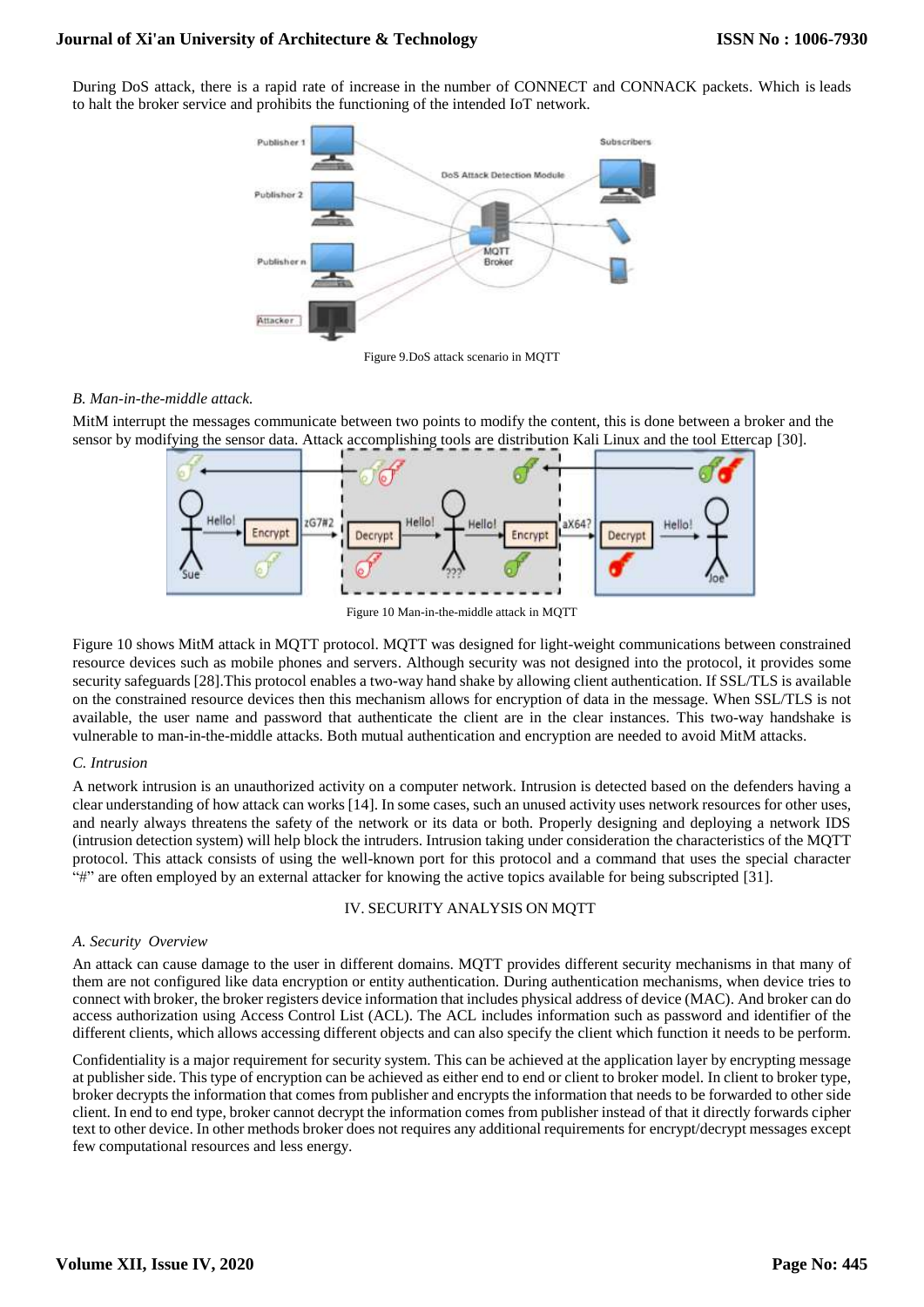## *B. Security Requirement and Attacking Surfaces*

To select protocol for IoT devices, data security is most important constraint to be considered because some of IoT communication protocol does not have data security mechanism [3]. The Data security is made up of three main components: data confidentiality, data availability and data integrity. It also contains additional security requirement to provide access like authentication, authorization. MQTT protocol does not have complete security mechanism; it contains only authentication mechanism without encryption capabilities [19].

While developing applications IoT developer has to take some considerations to design solution for security in the IoT communication protocol. They are 1) IoT device requires a lightweight security protocol because of limitations in IoT devices. 2) Each of connected IoT devices uses different protocol and different security mechanism in heterogeneous environment. 3) The reliability of network might force us to use minimum overhead in security mechanism .

While considering the requirement for security we need to concentrate on attack surface in IoT. [20] The IoT's attack surface in is divided into Public network and local network. The local network is called as internal attack, here the attacker and IoT devices are in the same network while the public network is also called as external attack, here the attacker might present anywhere in the public network to attack the IoT system.

#### *C. Reasons why IoT implementation does not use security mechanism.*

#### *1. Resource Constrained Device*

One of the main reasons not to use security mechanism is limitations in IoT devices. Many devices are categorized based on RFC 7228 as constrained device [25], these devices are further classified into three classes based on their RAM data size and ROM code size as follows.

| Table - 1 Classes in Constraint Device - RFC 7228 |                          |                       |  |  |
|---------------------------------------------------|--------------------------|-----------------------|--|--|
|                                                   | <b>Flash (Code Size)</b> | <b>RAM(Data Size)</b> |  |  |
| Class <sub>0</sub>                                | <<100KB                  | <<10KB                |  |  |
| Class 1                                           | $~100$ KB                | $~10\textrm{KB}$      |  |  |
| Class 2                                           | $\simeq$ 250KB           | $\simeq$ 50KB         |  |  |

Most of the resource constrained devices has very limited computing performance specially class 0 devices which cannot handle many security approaches [15] particularly the mechanism which has heavy computation.

#### *2. Lack of security awareness*

IT and other organizations need to improve the awareness of IoT treats. Lack of knowledge on security leads to increase the challenges in security of connected devices also increases treat level, which keeps organization at risk. Few key capabilities are considered by IT and security decision makers to protect against security attacks in IoT.

#### *3. Huge number of devices*

Extensive number of devices are connected in IoT. More vulnerability is created by number of connected devices. In IT department, it is necessary to manage large number of different types of devices when IoT system is applied with security mechanism [26]. For instance, if IT department gives authentication by using username and password then they have to put lot of effort to maintain security credentials.

#### V. ATTACK SCENARIOS ON MQTT PROTOCOL

How attack can be attacked on MQTT protocol can be explained in this part of the paper. Initially attacker had no idea about the victim system that they want to attack, like no idea about communication channel, infrastructure and defense mechanism[18]. Attack can be begins by collecting the related information by using Massca or Shodan search engine. This paper uses Shodan search engine to collect related information to attack on MQTT protocol. Attacker can use port number 1883 to search about MQTT protocol. Attacker has to type "port: 1883 "MQTT" " inside of search box of Shodan. Port number 1883 is the default port for MQTT broker. Finally Search result shown in the Figure 11. This shows 24998 brokers with default port successfully displayed on Shodan page.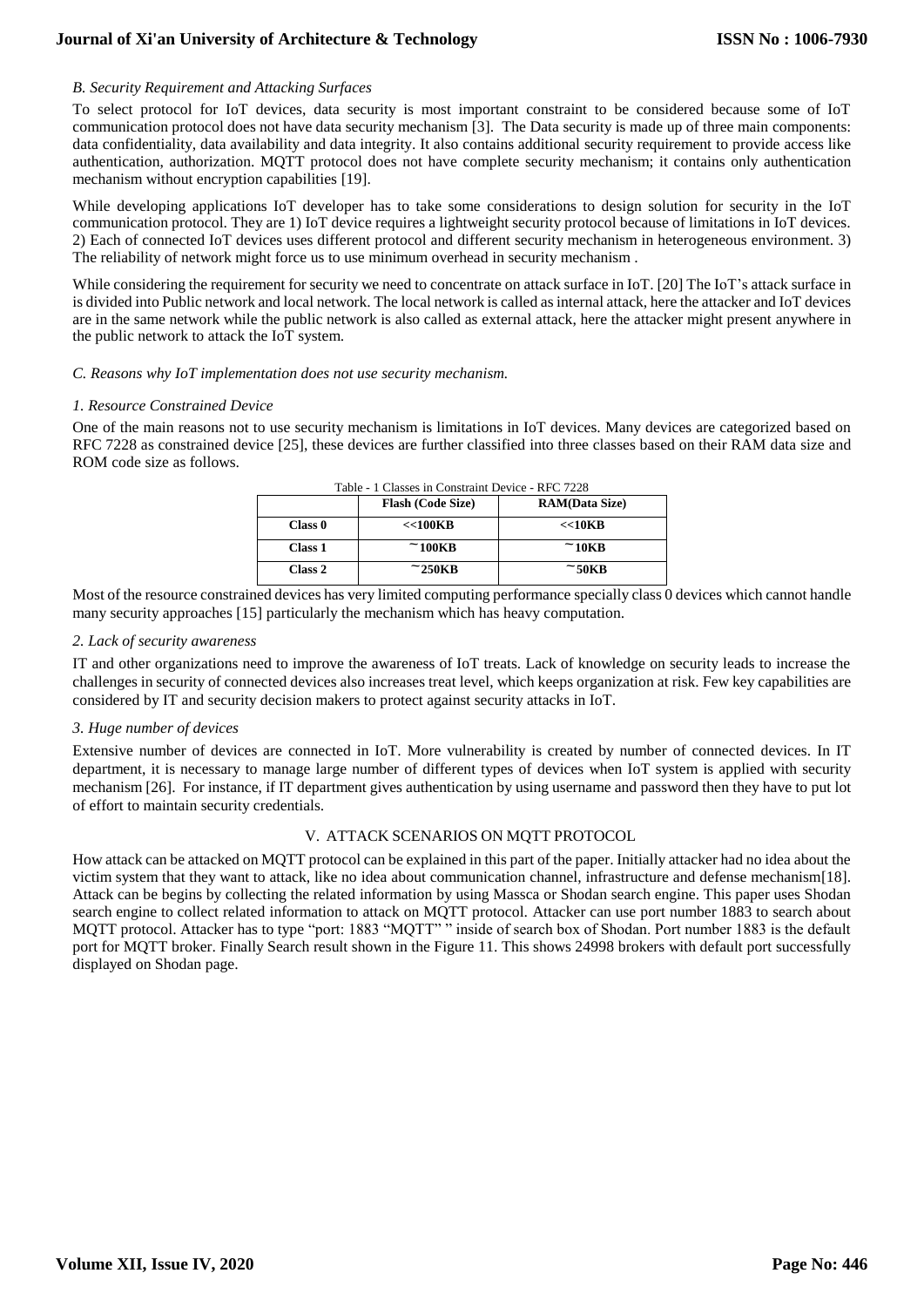

Figure 11. Result of MQTT broker on port 1883 in Shodan

The Figure 12 represents the MQTT connection code. If brokers have connection code "0" it indicates that the broker does not use any type of client authentication mechanism so unknown subscriber or publisher can easily connect with broker. In Figure 12 all broker have code "0", thus all can be easily attacked by attacker.



Figure 12. MQTT connection code in Shodan Page search result

First scenario illustrated in Figure 13.When all broker connection code is "0", attacker start subscribing to all topics in broker (subscribe to #) which may give sensitive information that is to be analyzed later.



Figure 13.First scenario

Another scenario explained in Figure 14. Here attack can be initiated by publishing information to the broker. In this scenario subscriber are street lamps, to control street lamps legal publisher has to publish a message. On another side attacker can get a related messages to control street lamps by subscribing to broker. By analyzing the control message, the attacker can easily publish his message. The attacker can utilize this type of scenario to publish spam information.



Figure 14.Scenario two

Two scenarios discussed above are common scenarios that can affect on both and public and local network. Next scenario assumes that attacker is connected to same network with IoT system. Based on this assumption attacker can get related information by analyzing traffic on network while data in-transit. Collected information is in the form of plain text, like name of topic, port number, IP broker and data payload of MQTT used in IoT system. An attack can be carried out by using the Wireshark and Ettercap. [18]The attacker and publisher are in same network, publisher can detect and modify the data that is in transit therefore attacker can accomplish the data authentication, data privacy and data integrity of MQTT packets.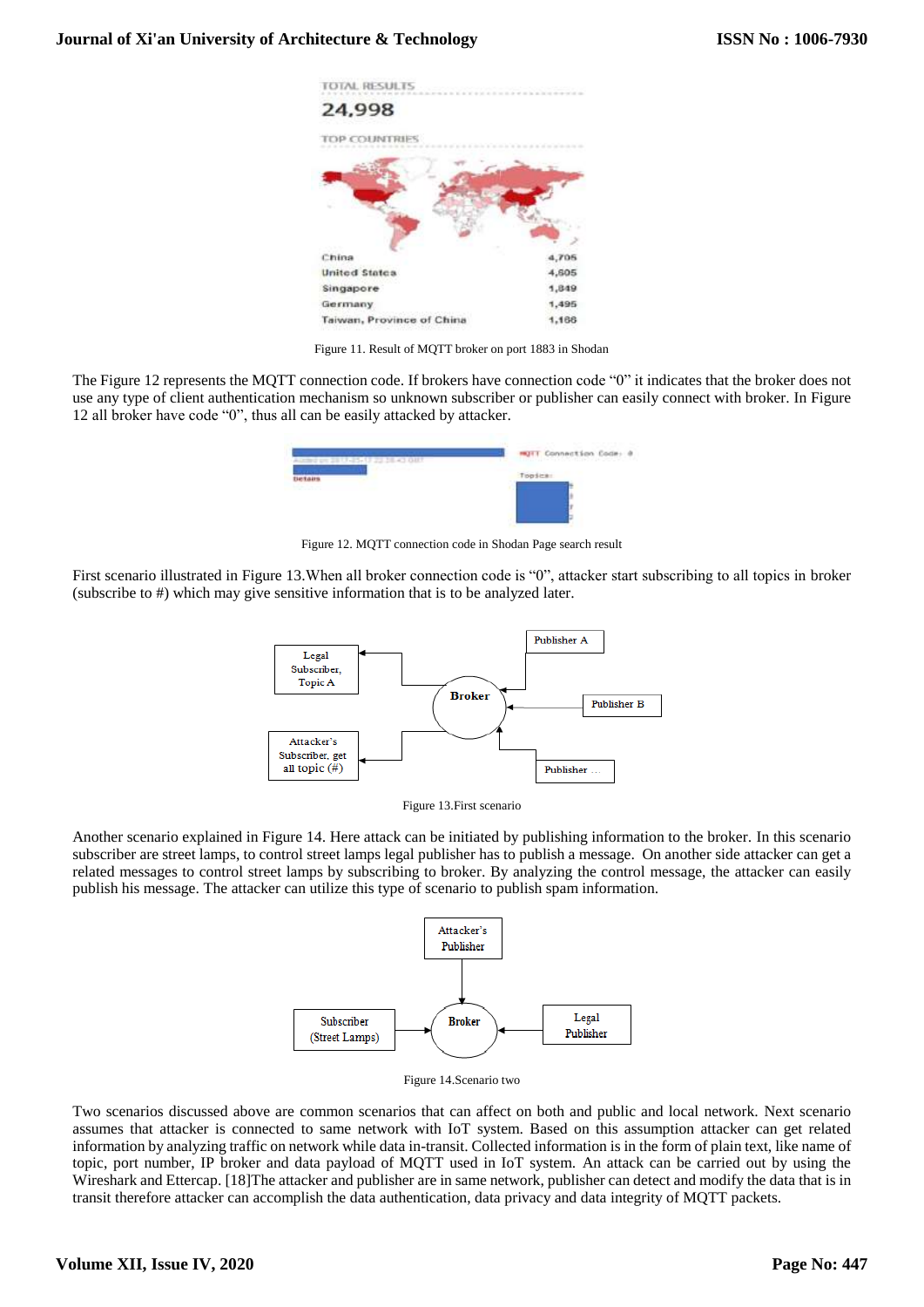## *A. Data privacy*

MQTT protocol does not provide any data encryption by default, data privacy in MQTT message is an issue. Due to this reason whether authentication mechanism used by the broker or not, the attacker can still detect the data in transit easily. Figure 15 represents the data transit from publisher device captured by Wireshark. This data includes message and topic of MQTT.

|  | ₩ MQ Telemetry Transport Protocol                               |  |
|--|-----------------------------------------------------------------|--|
|  | ▽ Publish Message                                               |  |
|  | 0011 0000 = Header Flags: 0x30 (Publish Message)<br>Msg Len: 21 |  |
|  | Topic: outTopic                                                 |  |
|  | Message: hello world                                            |  |

Figure 15. MQTT topic and message captured in Wireshark

#### *B. Authentication*

If broker uses client authentication mechanism, then it needs to use username and password to get an authentication. Attacker cannot play publisher or subscriber role if he does not know username and password. In above scenario both attacker and publisher are in the same network.Therefore attacker can easily sniff the traffic on this network. While CONNECT packet transit from publisher to broker to get connect with Broker, the username and password is revealed thus attacker can easily attack. Figure 16 shows the CONNECT packet transit from the publisher to broker that has been sniffed by the attacker.

In Authentication Process, CONNECT packet includes header i.e., KeepAlive which tells how long IoT device connect with broker. Thus when header time expired the device again sends the CONNECT packet to broker to restart connection.

> MQ Telemetry Transport Protocol Connect Command > 0001 0000 = Header Flags: 0x10 (Connect Command) Msg Len: 42 Protocol Name: MOTT Version: 4  $\geq$  1100 0010 = Connect Flags: 0xc2 Keep Alive: 15 Client ID: ESP8266Client-3f03 User Name: ipul Password: ipul

Figure 16.The MQTT Connect command packet

## *C. Data integrity*

Another type of attack is data integrity this is mainly targeting on integrity of data in transit. In this attack, attacker already knows about data packets that can be modified during transmission. In this scenario attacker wants to change the topic name from "outTopic" to "outTopuc". To change the topic name, attacker creates a filter file named as owned.filter which filter data packet in transit that has broker IP as destination address and TCP port 1883. When packet identifies the matched filter criteria, it starts searching for "outTopic" and changes it with "outTopuc" as shown in Figure 17. After changing topic name, Etterfilter application is used for compile the filter file which finally gives an output file "owned.ef".

| #owned filter                                                      |  |  |
|--------------------------------------------------------------------|--|--|
| if (ip proto == TCP && tcp dst == 1883 && ip dst == 'IP Broker' && |  |  |
| $search(DATA.data, "outTopic"))$ {                                 |  |  |
| replace("outTopic", "outTopuc");                                   |  |  |
| $msg("payload replaced\n'n")$ ;                                    |  |  |
|                                                                    |  |  |

Figure 17.Replacing topic name of MQTT data packet

Ettercap is an free and open source tool or application which run on specific interface, the attacker use this interface to connect to internet and attacker uses compiled filter file to modify the packet. This step is given in Figure 18.



Figure 18. Command to run ettercap application on specific interface

After successfully change the published message topic name that is received by subscriber device. This is represented in Figure 19.